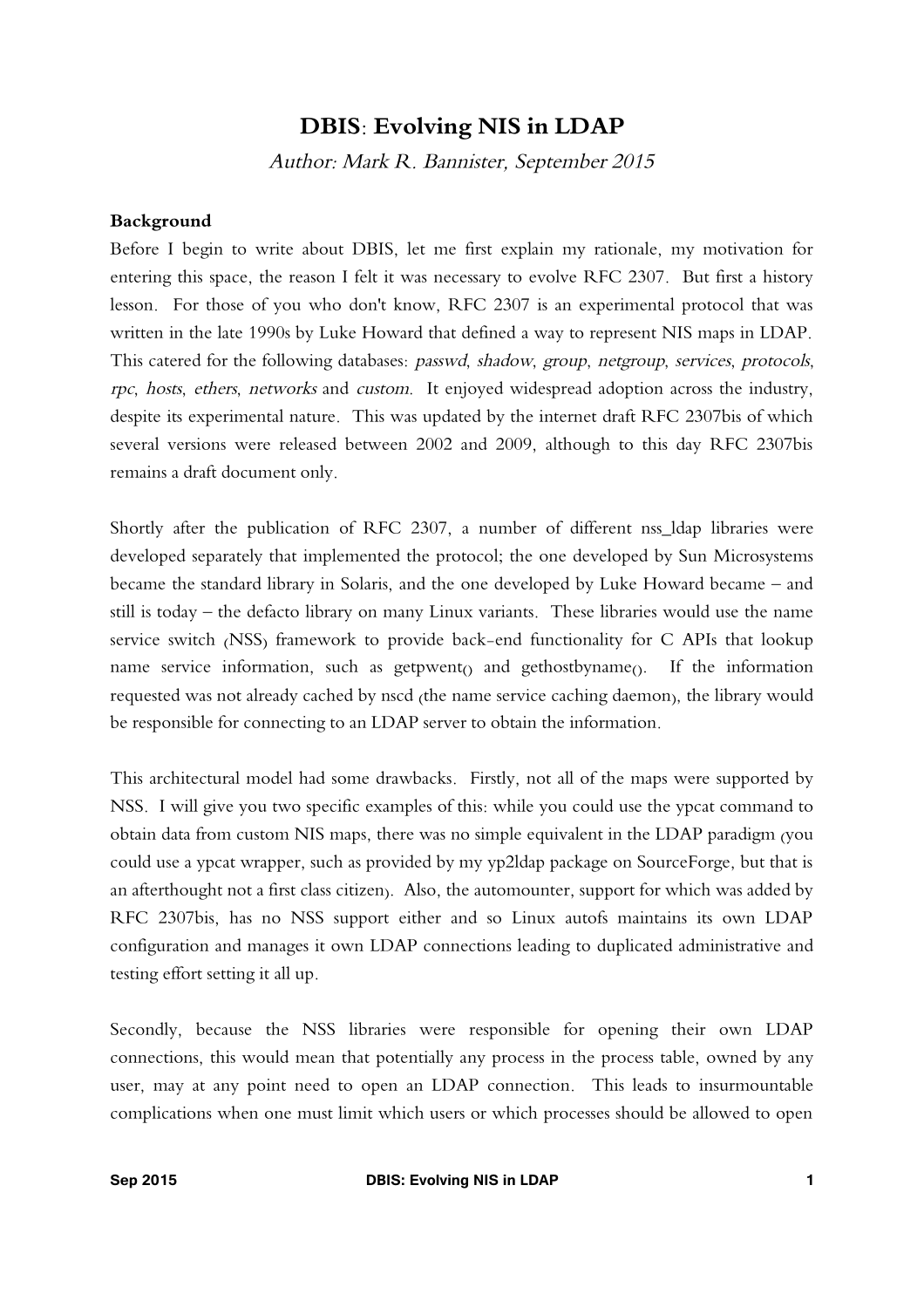network ports or to communicate with LDAP services, and complicates the management of Kerberized LDAP connections. It also led to inefficiencies as multiple applications could instigate lookups for the same piece of data, and in troubleshooting problems as there was no central log of lookup requests that were being processed.

Part of this problem had attempted to be addressed in the informational RFC 4876 published in 2007, which provided a standard way to configure knowledge of which LDAP servers to use, what authentication scheme to use, search base, scope, attribute and object class remapping rules etc. However, it did not tackle the problem that a common library was initiating LDAP search operations, rather than a broker.

In 2005, when Sun Microsystems released Solaris 10, they used a new model where the NSS library did not perform the LDAP lookups, but instead it was lightweight and sent a request to a running daemon that performed LDAP search operations and caching on behalf of the library. This cleaner architecture meant that there was now only a single process that would need to open LDAP connections, running as a single user, and that if multiple requests came in simultaneously for the same piece of data, it could be funnelled into a single request.

A similar model was devised for Arthur de Jong's nss-pam-ldapd project written in 2006. Arthur took the nss\_ldap library that Luke Howard originally developed, cleaned up the code and split it into a thin library and a separate running daemon that would handle all LDAP operations.

These architectural improvements to the way that the NSS library worked were not fundamental, and continued to be designed around RFC 2307 and RFC 2307bis.

This is the part where I first come into the story. I had spent many years since the late 90s working with LDAP-based solutions, including using but not really questioning the RFC 2307 schema. Then I stumbled upon a large NIS migration project in a bank. It was around about 2010, and this bank was merging two large NIS domains into a single domain, and migrating to LDAP. The problem with the domain merge was that were a lot of clashing UIDs and GIDs. This meant that a user in one part of the new organisation, say he has the user name sam with a UID of 500, could not login to a computer in the other part of the organisation as user *david* in the other domain already had a UID of 500. The solution was not to be found in RFC 2307, nor in any Open Source software, but in a commercial product that allowed UIDs to be remapped depending on which computer you logged into. As the storage was never going to be shared between computers in the different parts of the organisation, this worked fine. Sam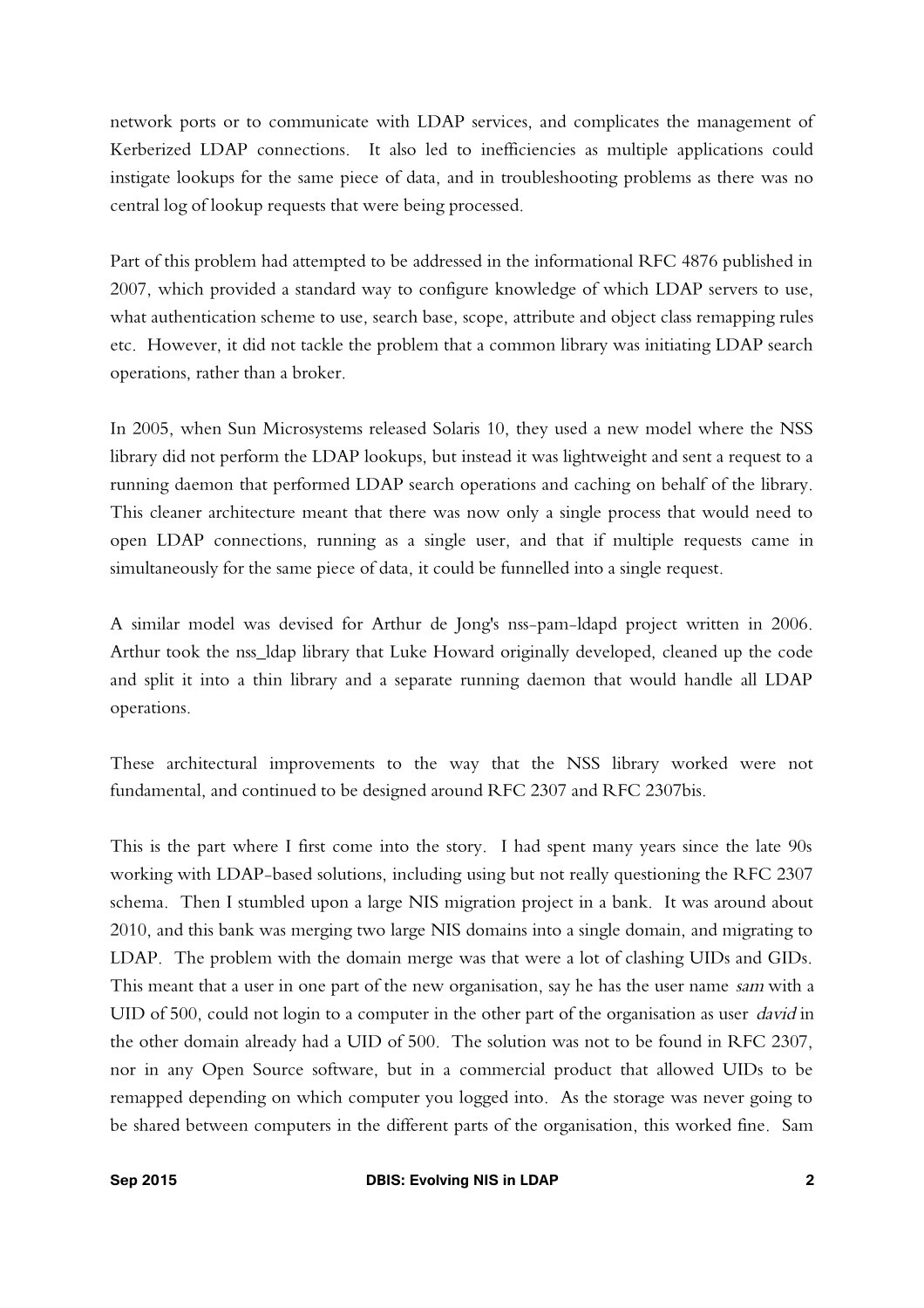could have processes and files owned by him (UID 500) in his home group, but when he logged into a computer in the other group, although he had the same login credentials his processes and files would bear a different UID, say 4500. David had a similar remapping that occurred in the other direction. The solution was quite elegant and fitted the use-case well, but was nonstandard, and as a result although a number of products offered this capability, they did so in incompatible ways. This lack of standardization led to vendor lock-in.

It was also at this time that I noted the duplicate configuration required to get a Linux client to use LDAP for name services as well as the automounter, and I witnessed for the first time a domain with over 10,000 netgroup entries. Netgroups were designed in NIS to group together users and hosts, and they can also inherit (include) from other netgroups. However, with over 10,000 entries in a flat namespace, it was naming convention alone that was being used to determine which netgroups applied where, and it was an extremely difficult task to determine which was the correct netgroup one should be added to to gain access to a particular resource, and to audit who had access to what.

However, I did nothing to address these issues at the time, but I parked them in the back of my mind where they would slowly stew. Now wind forward a few years to 2013, where I came across another NIS-to-LDAP migration project in a different bank. Here there was a new problem. In a number of maps there were identical entries, except one was in lowercase and one was in mixed or uppercase, and they were distinct entries. Examples could be found in the passwd, group, netgroup and services maps. So, for example, a service called foo on TCP port 400 is distinct to a service called FOO on TCP port 800. This works fine in NIS, because NIS, like UNIX file names, is case sensitive.

Unfortunately, RFC 2307 made generous use of the LDAP *cn* attribute, short for commonName and defined as case insensitive. This would prevent two entries foo and FOO in the same NIS map from being successfully imported into LDAP. This problem had been encountered by others, but had not been solved by a standard approach. Approaches included changing the data, patching the LDAP software, modifying the cn definition in the schema to be case sensitive and defining a new set of attributes and object classes that could be used in place of cn. The first approach was not possible as tracking down and modifying all uses of these entries in a large enterprise is very time-consuming and far from an exact science, the second approach would lead to a fork of the directory server software that would be costly to maintain, the third would result in a directory server that could only be used for a limited set of use-cases, so the fourth is the approach we took.

**Sep 2015 DBIS: Evolving NIS in LDAP 3**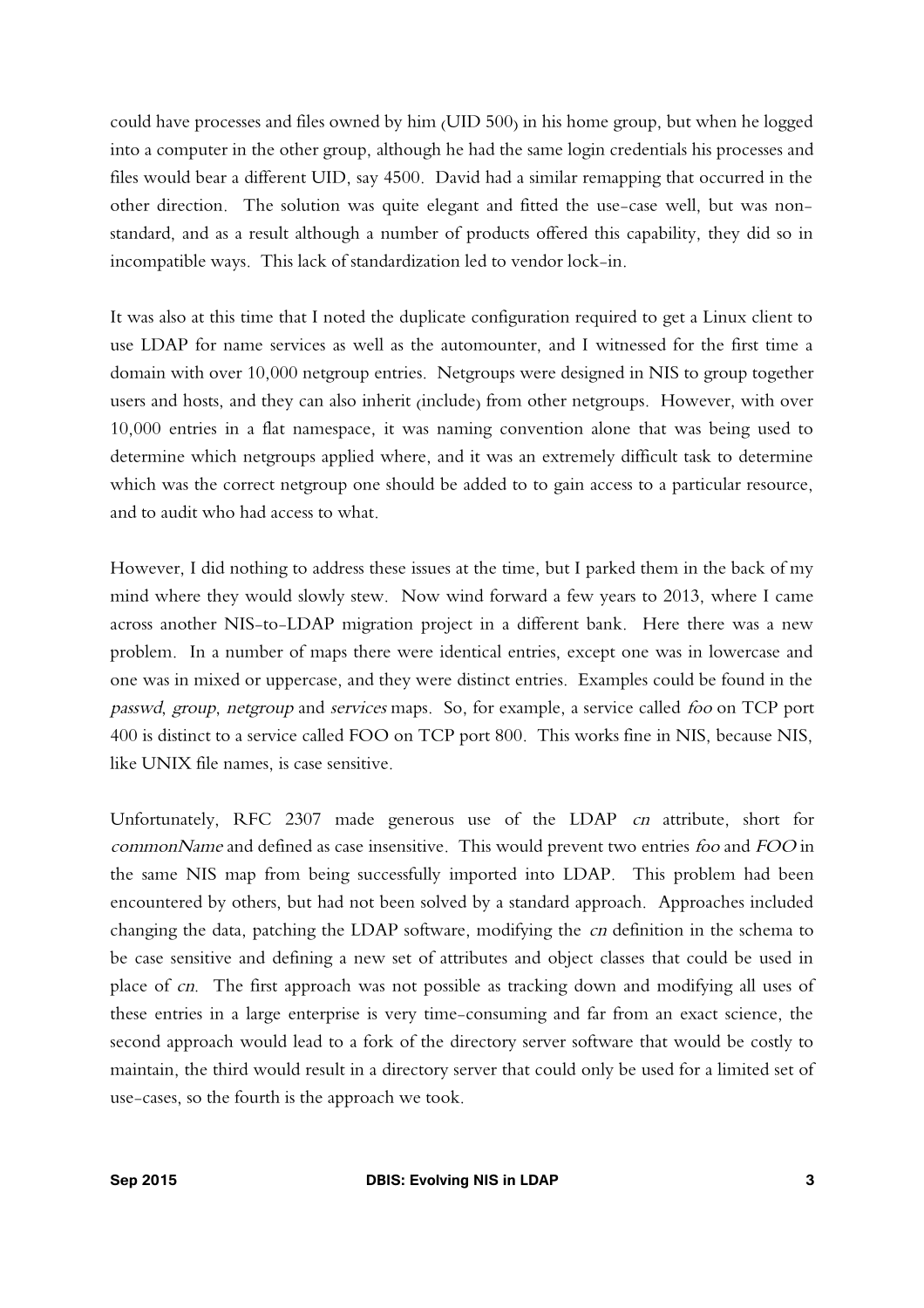To achieve this, we defined three new custom attributes and seven new custom object classes, each with their own unique OIDs. We had had to deviate from RFC 2307 in order to represent data that was perfectly permissible within NIS. The RFC 2307 and NIS data schemas were therefore not 100% cross-compatible. Other people, I thought, must have had the same problem, and had to solve it in a similar yet incompatible way.

This time, I decided, a better solution was needed. I had encountered multiple issues with RFC 2307 and RFC 2307bis, so now was the time to do something about it. I would no longer sit on my hands and moan, I would put them on my keyboard and fix the problem once and for all.

#### **Approach**

So then, given the problem set, what was the best approach? RFC 2307 had deficiencies within it, which RFC 2307bis had carried through and not attempted to address. Some of these problems were in the documents themselves, while some were in the way that vendors had opted to implement the protocols.

I took a long hard look at the documents in question, and decided that whatever I did it would entail a lot of heavy shifting, because RFC 2307 was long and covered a lot of subject areas within a single document. In a similar vein to re-architecting the original nss\_ldap library by splitting it into a thin client library and a server process, it would be easier to work with I thought, if RFC 2307 were split into a series of related documents each able to discuss the implementation of a set of related maps. Then there would need to be a document provided up-front that described the framework, how the other documents related to each other, as well as making it extensible such that new map types could be added easily in the future.

DBIS (pronounced dee-biss) was born. It began life as RFC 2307 (and the best bits from RFC 2307bis) split into separate documents. I could have called this RFC 2307ter, I suppose, but that didn't sound so great to me, and I needed a name that could not only be used to refer to the schema, but also to a new architecture model, and ultimately to Open Source software that would implement the new protocols. I opted for DBIS, which stands for Directory-Based Information Services, because of its similarity in spelling to NIS, for which it was intended to supersede and yet remain compatible with.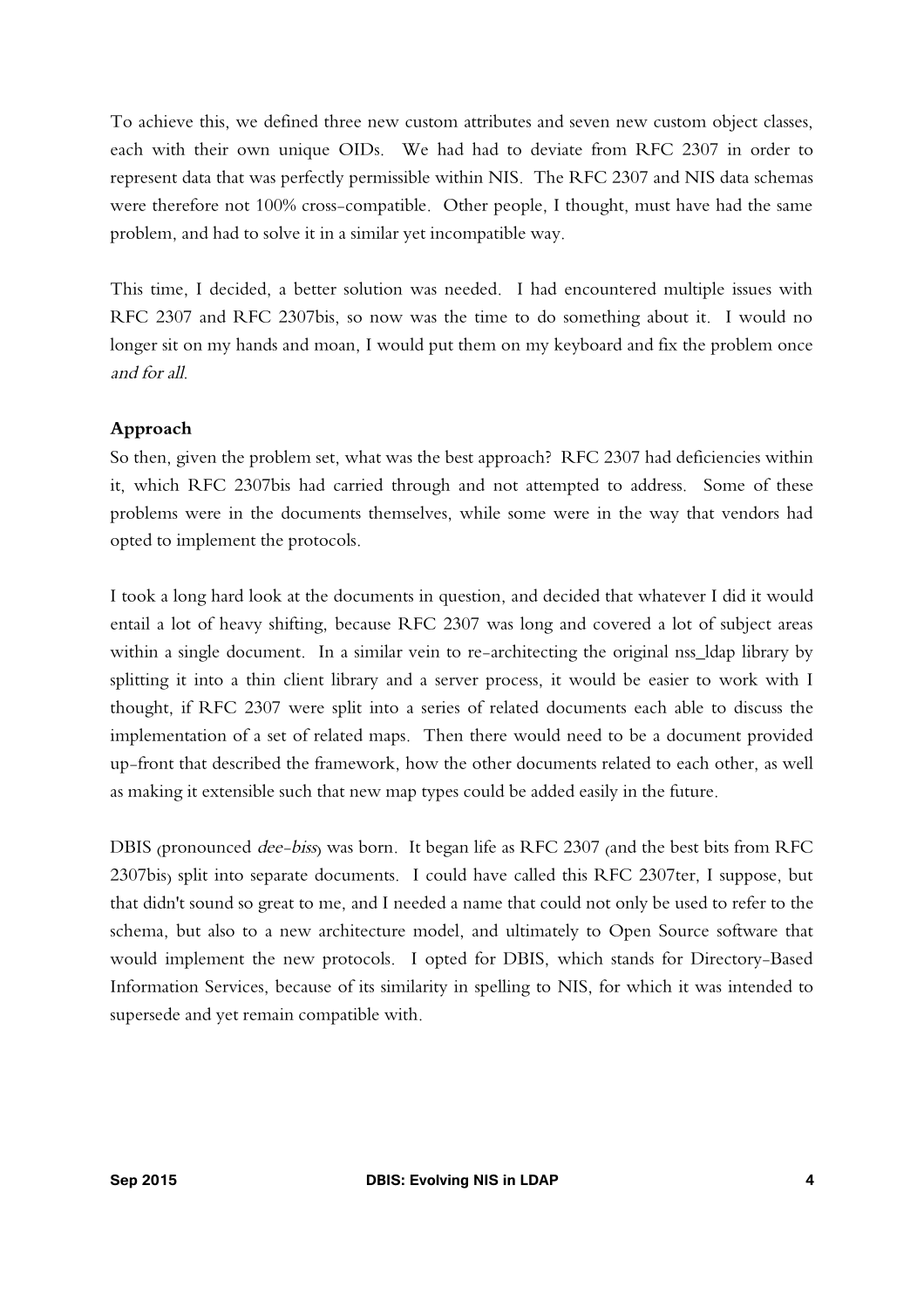DBIS was to solve all of the problems identified in my background introduction. I set myself a number of rules that I must follow:

- I must be able to migrate all of my NIS data without having to change it (including in regard to case sensitivity).
- I must be able to use a DBIS client alongside a traditional nss\_ldap library to provide one migration option.
- I must be able to use an RFC 2307 schema and an RFC 2307bis schema from a DBIS client.
- I must be able to use the basic DBIS schema from an RFC 2307 client, however, it is permitted to have extra features not available unless you use the DBIS client.
- I must not redefine any attributes or object classes that are already defined in RFC 2307 or RFC 2307bis. If I find a definition that is not right, I must invent a new one to replace it, rather than attempting to modify an existing one.

After writing a new set of internet drafts in August 2013, I started work on an Open Source reference implementation, found at [http://dbis.sf.net.](http://dbis.sf.net/) This consists of a daemon called dbiscachemgr, written in Python, that is responsible for handling all LDAP communication on behalf of nss\_dbis, the DBIS command-line client tool, and the Python, Perl and C APIs. The NSS library, nss\_dbis, is the thin NSS library that Arthur de Jong split off from the original nss\_ldap code and taken from the nss-pam-ldapd project. It is compiled to talk to the dbiscachemgr daemon.

The reference implementation was finished in 2015, and has been improved upon slowly since its release. The latest addition is the C API, to go alongside the Python and Perl APIs, allowing applications such as Linux autofs and sudo to make direct use of dbis-cachemgr to gain access to information that is not otherwise available via the standard C NSS functions.

## **Configuration maps**

I decided early on that there must be a standard way of pulling in data from multiple places within a DIT in order to produce one coherent map. I called this the *configuration map*, this would provide a natural hub through which configuration options could be applied, such as rules for remapping the names of attributes and object classes, rules for transforming UIDs etc., and rules for identifying which hosts get a particular view of a map.

In fact, further to this, I decided I should be able to mix schemas, not just between maps, but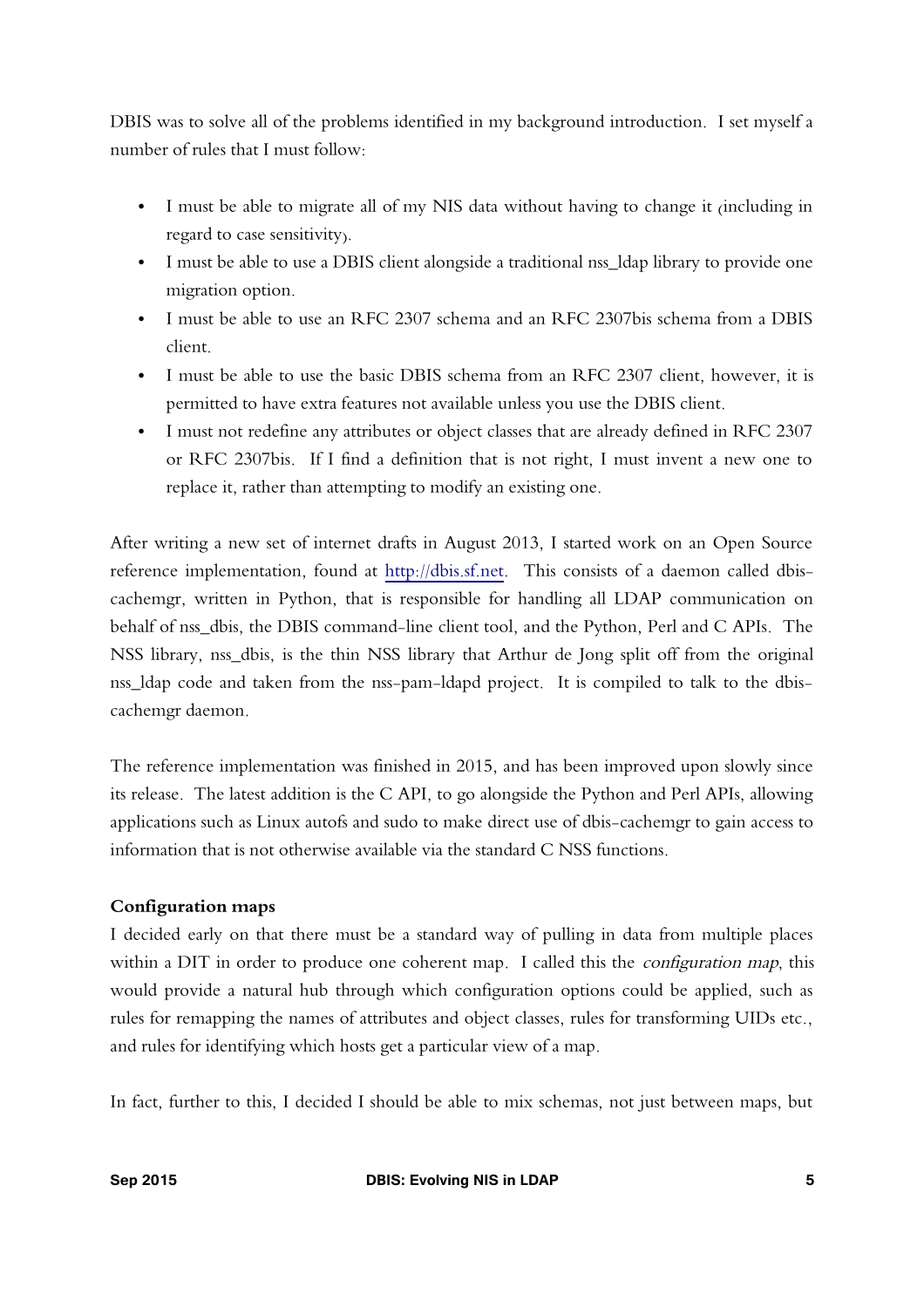within a map. I could have some entries populated within say the *passwd* database that originated from entries defined using RFC 2307, while having other entries defined using the DBIS (or some other) schema. This flexibility increases the number of options available to migrate from one to the other.

The type of configuration map entry is identified by its object class. So, for example, an entry with the object class dbisPasswdConfig will add one or more DNs to the list of where to get passwd entries from. Multiple dbisPasswdConfig entries are permissible, each with its own set of options.

All configuration map object classes have a super-class of dbisMapConfig, which is defined in draft-bannister-dbis-mapping. There are a number of generic attributes that can be applied to any configuration map entry, which enable various features, and these too are defined in the same document. The dbisPasswdConfig object class, and any features that are specific to passwd maps, are defined in draft-bannister-dbis-passwd, for example dbisMapGecos which defines the attribute name to use to get the value of the "gecos" field in the *passwd* database.

## **Case-sensitive attributes**

The problem of case insensitivity has been solved in DBIS by defining a set of replacement attribute types. These are summarised in the table below. This is not a full list of new attributes introduced by the DBIS schema, only those introduced to resolve the case sensitivity issues.

| <b>Original Attribute</b> | <b>DBIS Attribute</b> |
|---------------------------|-----------------------|
| cn (commonName)           | en (exactName)        |
| memberUid                 | exactUser             |
| nisNetgroupTriple         | netgroupTriple        |
| memberNisNetgroup         | exactNetgroup         |
| <i>ipServiceProtocol</i>  | ipProtocolName        |
| nisMapName                | customMapName         |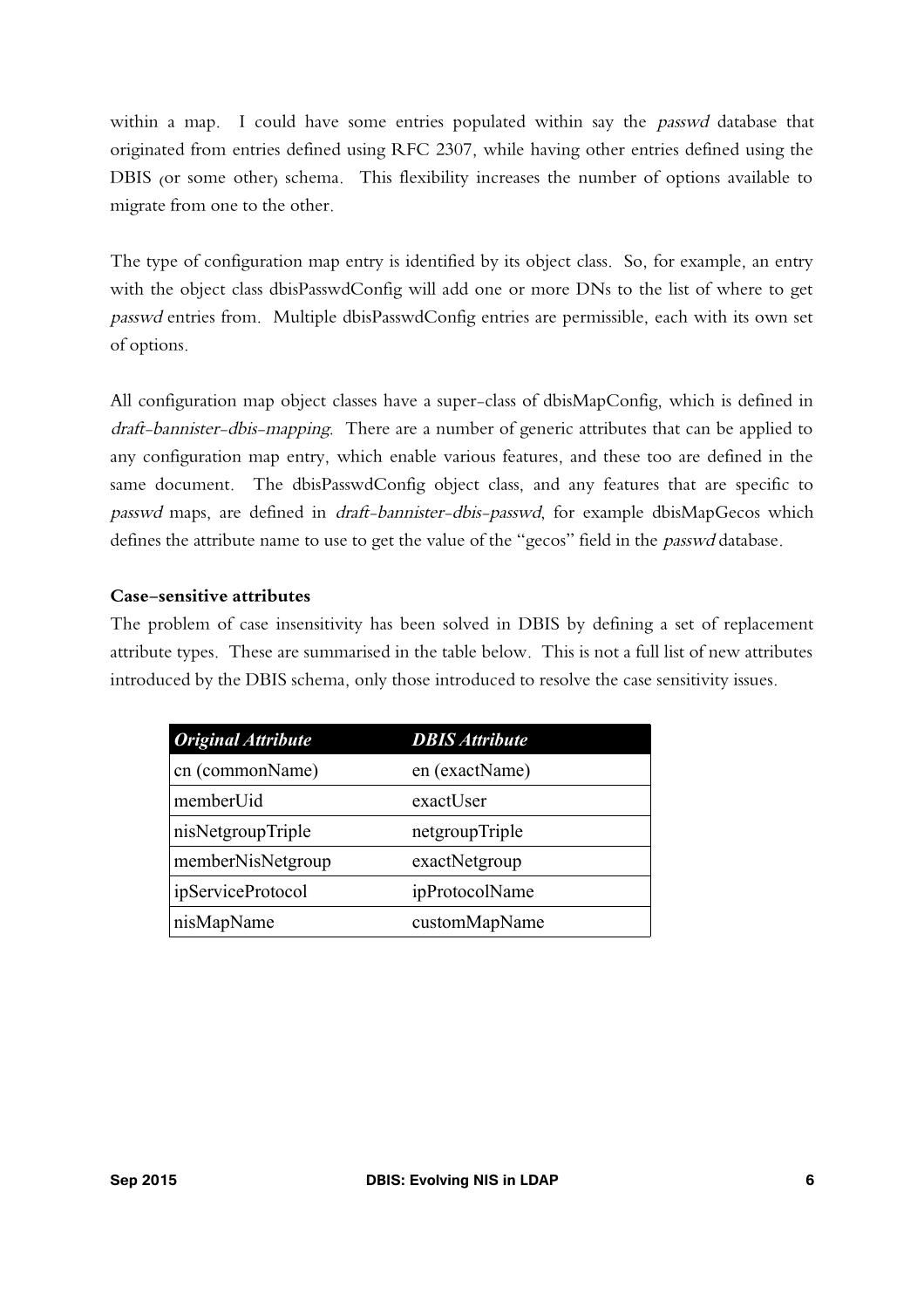# **Replacement object classes**

Modifying an object class already written down in an RFC is not permitted, therefore a set of replacement object classes were required, which are summarised in the table below. This is not a full list of new object classes introduced by the DBIS schema, only those introduced to replace existing object classes.

| <b>Original Object Class</b> | <b>DBIS Object Class</b> |
|------------------------------|--------------------------|
| posixAccount                 | posixUserAccount         |
| posixGroup                   | posixGroupAccount        |
| nisNetgroup                  | netgroupObject           |
| ipService                    | ipServiceObject          |
| ipProtocol                   | ipProtocolObject         |
| oncRpc                       | rpcObject                |
| ipHost                       | ipHostObject             |
| ipNetwork                    | ipNetworkObject          |
| automountMap                 | automountMapObject       |
| automount                    | automountEntry           |
| nisObject                    | customMapEntry           |

The full list of new attributes and object classes and the rationale for their introduction can be found at [http://sourceforge.net/p/dbis/wiki/DBIS%20and%20RFC2307%20schemas/.](http://sourceforge.net/p/dbis/wiki/DBIS%20and%20RFC2307%20schemas/)

## **Transformation rules**

DBIS allows data to be transformed dynamically, client-side, according to business need. It currently supports four different types of transformation: text prefix, text suffix, numerical increment, numerical decrement; that can be applied to one or more attributes processed by any configuration map. Rules are added with the dbisTransAttr attribute. More than one transformation rule may be applied to a single attribute.

## **Overlays**

Entire attributes may be replaced with alternative values for a set of users and groups by using the overlay feature. Coupled with netgroup constraints, this provides a way of varying fields in the *passwd* and group database depending on which host in the enterprise you login to.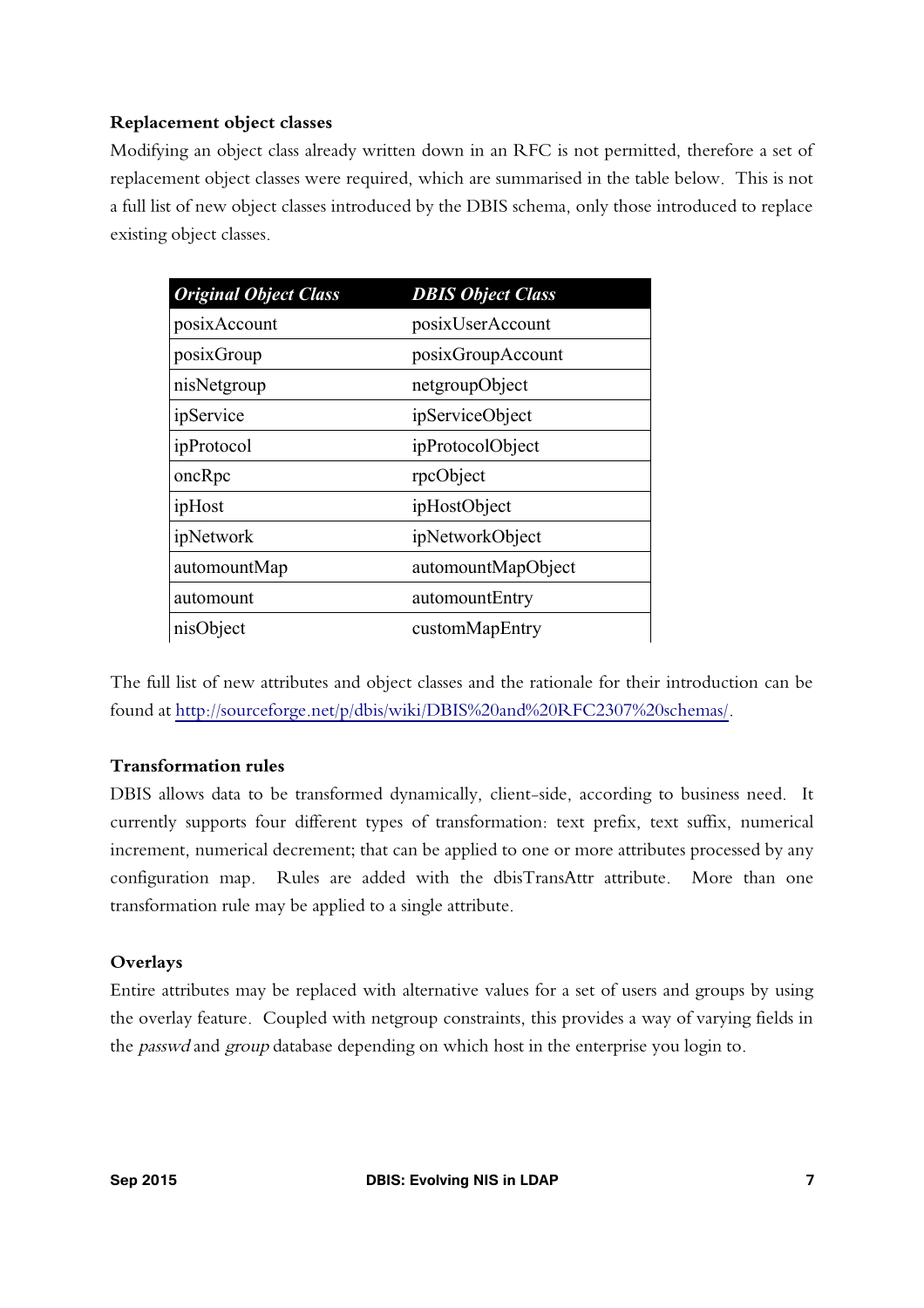#### **Netgroup constraints**

Another powerful feature of DBIS is the ability to restrict a configuration map to a list of hosts in a given set of netgroups, or the logical inverse of the set. This can be achieved using the exactNetgroup or notNetgroup attributes applied to a dbisMapConfig entry for any database, and in effect allows you to build different "views" of a map.

This introduces a number of possibilities that could not be achieved with an RFC 2307 configuration. For example, you can restrict a set of user and group accounts so that they only appear in the *passwd* and group entries on a subset of hosts, but share the same login domain as the rest of the enterprise. You can rewrite some UIDs and GIDs with transformation rules or overlays on only the set of hosts where ID clashes are known to exist. You can have application-specific TCP service name and port numbers registered only on the set of hosts that run the application that needs them.

Constraints are expressed by netgroup membership, so that to add that view or transformation to a particular host requires only for it to be added to the appropriate netgroup.

#### **Netservices**

To reduce the complexity of an environment with many thousands of netgroups, DBIS introduces a complementary structure called netservices. It works similarly to netgroups, except that it has a slash-separated hierarchical naming scheme and is intended to model application roles, privileges and services. Netgroups are intended to continue to group together collections of users and hosts, and are assigned to netservices.

For example, in DBIS you could define a netservice called ssh:login and assign netgroups of hosts identifying which hosts are allowed to run sshd and netgroups of users identifying which users are allowed to login. You could define a netservice called sudo:apache/httpd and sudo:root/ALL, and assign respective netgroups identifying who can use the sudo program to launch the httpd process as the user apache, and who can use sudo to run any command as the root user. You could define a netservice called ntp:ntpd and dns:bind and assign netgroups of hosts to identify to a configuration management system that those hosts should be running an NTP server and a DNS server respectively.

Membership of a netservice is queried using a new API innetsv $<sub>O</sub>$  which works very similarly to</sub> innetgr $(i)$ . Netservices are enumerated with getnetsvent $(i)$  which is equivalent to getnetgrent $(i)$ .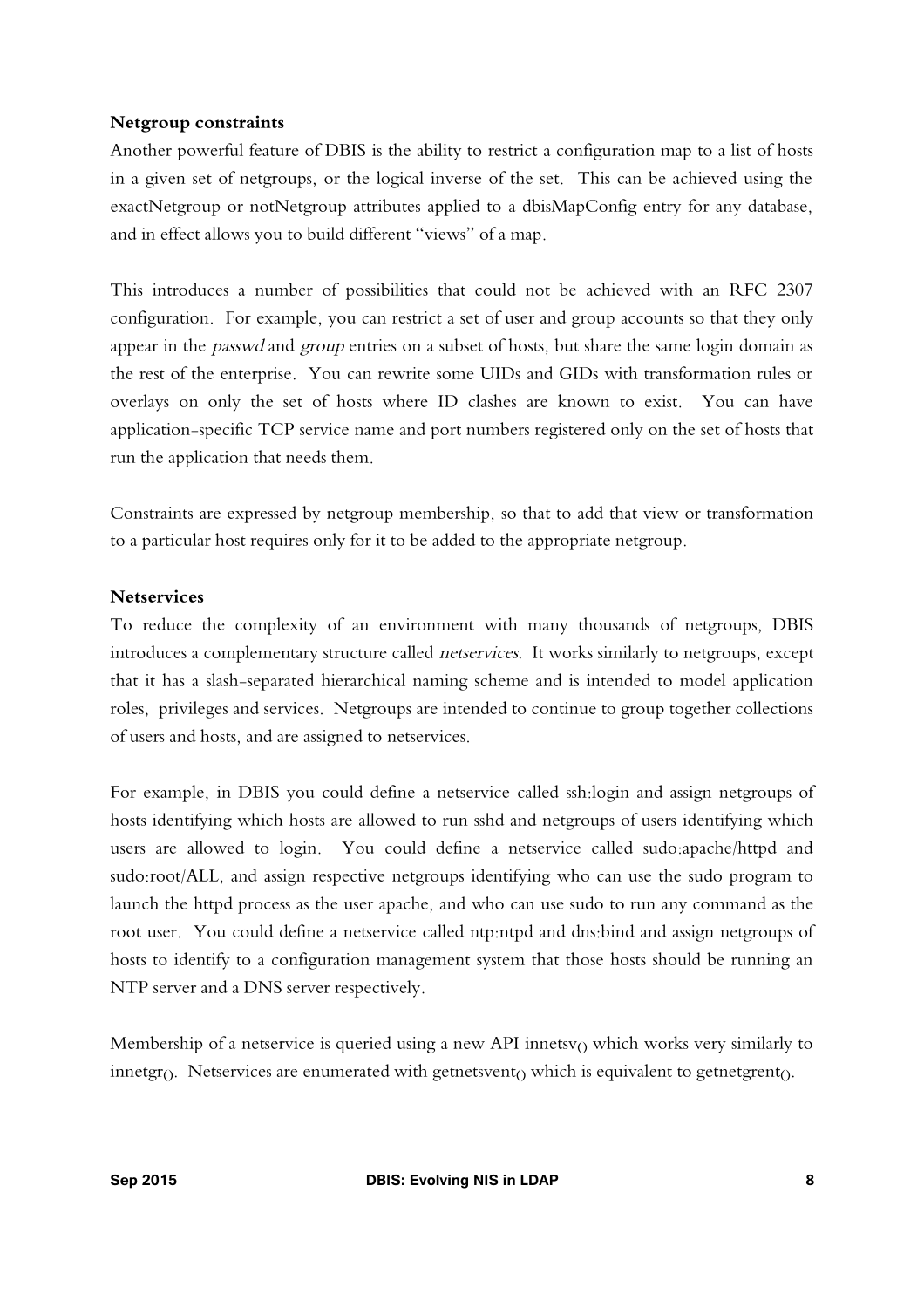#### **Other miscellaneous schema improvements**

A passwd entry no longer has a gecos attribute that must be independently configured, instead an existing attribute may be used for setting the gecos field and the name of that attribute is provided via the dbisMapGecos attribute assigned to the configuration map entry.

The automounter schema introduced by RFC 2307bis has been overhauled to make better use of different attributes for the various fields, to support multiple mount entries, different automounter map types, and including automounter maps within another.

DBIS netgroup entries may now be expressed as separate user and host elements instead of triples, making it easier to construct LDAP search expressions to find the netgroups you need. The third component of the netgroup triple has been slightly redefined in DBIS to represent the domain in which the user or host resides.

New attributes and abstract classes have been defined to differentiate between IPv4 and IPv6 addresses in host entries.

LDAP alias objects are now supported for expressing aliased entries, instead of multi-valued attributes.

Entries in any map may be disabled by setting the boolean attribute disableObject.

NIS-style custom map entries do not need to repeat the map name for every entry, as the name of the custom map is defined by the dbisMapName attribute assigned to the dbisMapConfig object.

## **DBIS Reference Implementation**

The reference implementation available at [http://dbis.sf.net](http://dbis.sf.net/) is a fully functional software product that compiles and installs on various platforms including Linux and Solaris. It is included with a comprehensive test suite that executes over 1,000 discrete tests by mocking the LDAP library.

The latest version at the time of writing is DBIS 1.5.0, released at the end of September 2015, with more enhancements planned in forthcoming versions. The product consists of the components listed in the table below.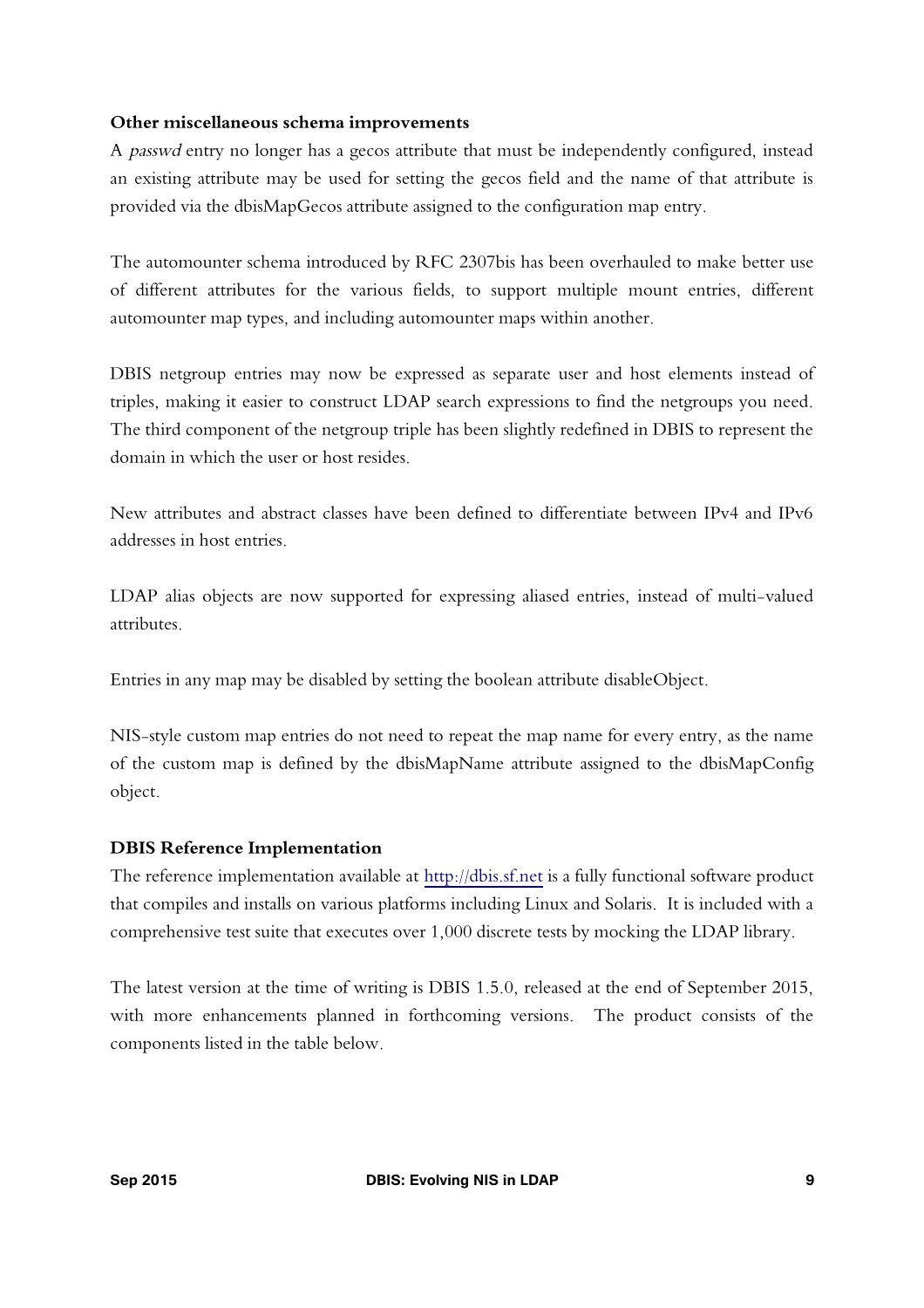| <b>Component</b>                | <b>Description</b>                                                                                                                                                                                                                                                                                                                  |
|---------------------------------|-------------------------------------------------------------------------------------------------------------------------------------------------------------------------------------------------------------------------------------------------------------------------------------------------------------------------------------|
| dbis-cachemgr                   | Multi-threaded daemon process that listens for client requests on a<br>couple of UNIX domain sockets, handles all LDAP communication<br>and caches results.                                                                                                                                                                         |
| nss dbis                        | Lightweight NSS library that converts NSS lookup requests to<br>commands for dbis-cachemgr, and sends back the results.                                                                                                                                                                                                             |
| dbis                            | Client tool that extends the functionality of the classic getent<br>program to query all maps supported by DBIS and in a variety of<br>output formats, including short & long text variants and JSON.                                                                                                                               |
| Python API<br>Perl API<br>C API | APIs in a variety of languages that provide a programmatic interface<br>for querying data from dbis-cachemgr instead of going through the<br>NSS library. This gives access to the extra maps supported by<br>DBIS, as well as the extra variety of output formats.                                                                 |
| Pyloom                          | Python library invented for DBIS that can be used by any Python<br>program to simplify developing a multi-threaded server application.<br>This library was developed because the existing Python libraries<br>available for setting up multi-threaded TCP servers were lacking the<br>scalability and flexibility required by DBIS. |

Future improvements to DBIS are planned, in which YOU could help, including:

- Autofs integration, so that the standard Linux automounter can make use of the DBIS C APIs to obtain map data.
- Sudo integration, so that sudo can make use of Netservices as well as Netgroups to add greater flexibility and visibility into the roles that people have.
- Puppet integration, so that the Netservices assigned to groups of hosts can determine how a system is configured.
- Expanding the definition of custom maps to better represent multi-column custom data.
- Providing some standard packages for various platforms and releases.
- Add support for LDAP persistent searches so that certain maps could be updated immediately and automatically by dbis-cachemgr whenever they are changed with callback mechanisms for interested client software.
- Migration tools.
- Add more language support, e.g. Java API.
- Add more load-balancing algorithms.
- Add support for more LDAP authentication schemes.
- Allow different LDAP server profiles to be defined that can be used by different maps. This would allow some data to originate from different directories or with different